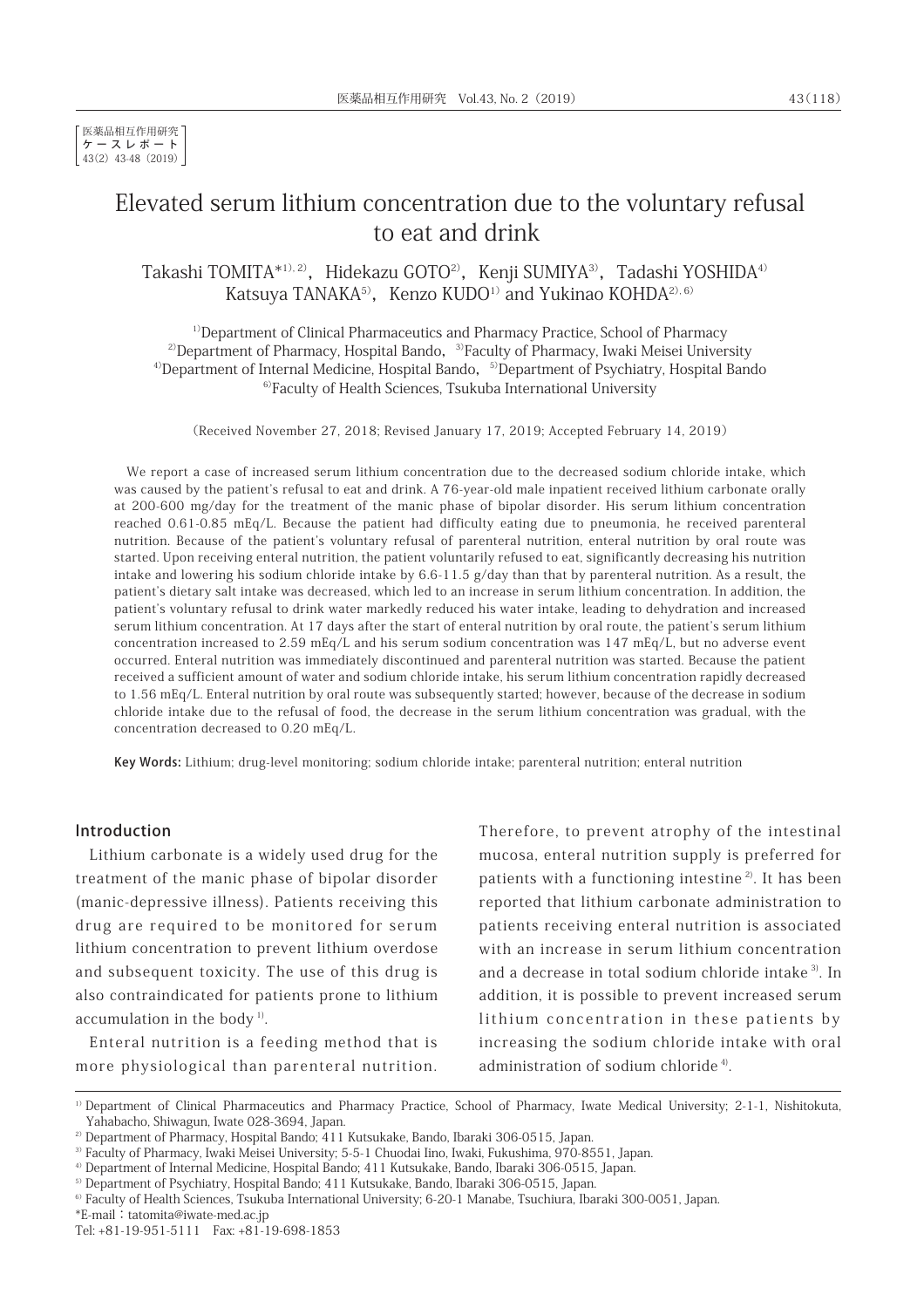Here, we report a case of increased serum lithium concentration due to the decreased sodium chloride intake, which was caused by the patient's refusal to eat and drink.

## Case report

A 76-year-old male inpatient received lithium carbonate orally at 200-600 mg/day for the treatment of the manic phase of bipolar disorder (manic-depressive illness). His serum lithium concentration reached 0.61-0.85 mEq/L. Because the patient had difficulty eating due to pneumonia, he received parenteral nutrition (water intake: 1,100-1,700 mL/day; energy intake: 86-186 kcal/day; sodium chloride intake: 5.9-11.7 g/day) from day 1 to day 20. Because of the patient's voluntary refusal of parenteral nutrition, his energy intake was decreased. The patient's serum sodium concentration remained within the reference range, at 141-143 mEq/L (Fig.1).

In the present case, 400 mg/day oral lithium carbonate had been administered for approximately the past 7 years and 6 months (day -2,744) and the dose was increased to 600 mg from day -18 to day 8 (day 9 was 200 mg/day) because of delusions and damage to property. However, lithium carbonate administration was discontinued from day 10 to day 16, owing to a 37.9 °C fever (axillary temperature) and sweating, which were caused by a cold. On day 17, axillary temperature had dropped to 36.3 °C, so the oral administration of lithium carbonate was restarted at 400 mg/day.

Because of the patient's voluntary refusal of parenteral nutrition, enteral nutrition by oral route was started at day 21, 17 days before the discontinuation of oral lithium carbonate administration. Upon receiving enteral nutrition, the patient voluntarily refused to eat, significantly decreasing his nutrition intake (energy intake: 210-1,050 kcal/day; sodium chloride intake: 0.2-1.2 g/day) and lowering his sodium chloride intake by 6.6-11.5 g/day than that by parenteral nutrition. As a result, the patient's dietary salt intake was decreased, which led to an increase in serum lithium concentration. In addition, the patient's voluntary refusal to drink water markedly reduced his water intake (150-200 mL/day),

leading to dehydration and increased serum lithium concentration.

At day 38 (17 days after the start of enteral nutrition), the patient's serum lithium concentration increased to 2.59 mEq/L and his serum sodium concentration was 147 mEq/L, but no adverse event occurred. The administration of lithium carbonate was discontinued because of the increased serum lithium concentration. At day 38, enteral nutrition by oral route was immediately discontinued and parenteral nutrition was started (water intake: 1,000-1,700 mL/day; energy intake: 86-510 kcal/day; sodium chloride intake: 6.0-8.7 g/day). The patient also had pyrexia due to infection and was thus concomitantly treated with piperacillin-tazobactam (2 g/day). Three days after the start of parenteral nutrition (at day 41), because the patient received a sufficient amount of water and sodium chloride intake, his serum lithium concentration rapidly decreased to 1.56 mEq/L. Enteral nutrition by oral route was subsequently started; however, because of the decrease in sodium chloride intake due to the refusal of food, the decrease in the serum lithium concentration was gradual, with the concentration decreased to 0.20 mEq/L in 17 days. Additionally, the serum sodium concentration during this period was 143-148 mEq/L (Fig.1).

Moreover, during this period, the patient showed high serum concentrations of electrolytes (potassium: 2.8 to 4.6 mEq/L; chloride: 103-114 mEq/L; sodium: 141-148 mEq/L) and the levels of renal function markers also deviated from the reference ranges (serum creatinine: 0.73-1.20 mg/dL; estimated glomerular filtration rate: 45.9-79.0 mL/min/1.73 m2; blood urea nitrogen, 9.2-55.5 mg/dL). During the 6-month period of this study, the patient's body weight and body mass index decreased from 74.4 kg to 54.7 kg and from 26.7 to 19.6, respectively.

#### Discussion

In the present case, because the elevated serum lithium concentration was a result of the patient's refusal to eat and drink, enteral nutrition was discontinued and parenteral nutrition was resumed. After resuming parenteral nutrition, the patient's sodium chloride intake was recovered,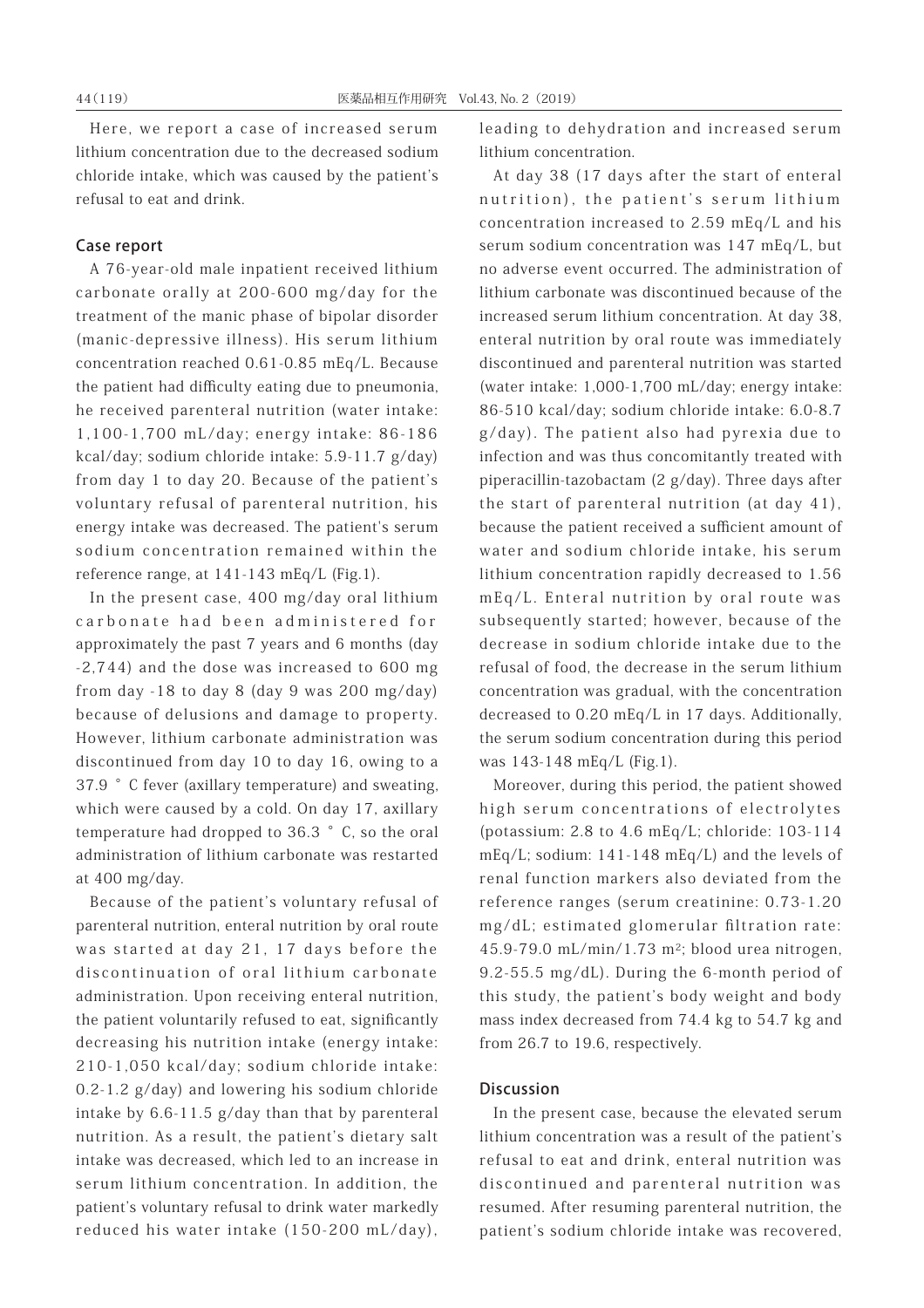

Fig. 1 Serum lithium concentration, electrolyte concentrations, renal function marker levels, and nutrition intake of the patient.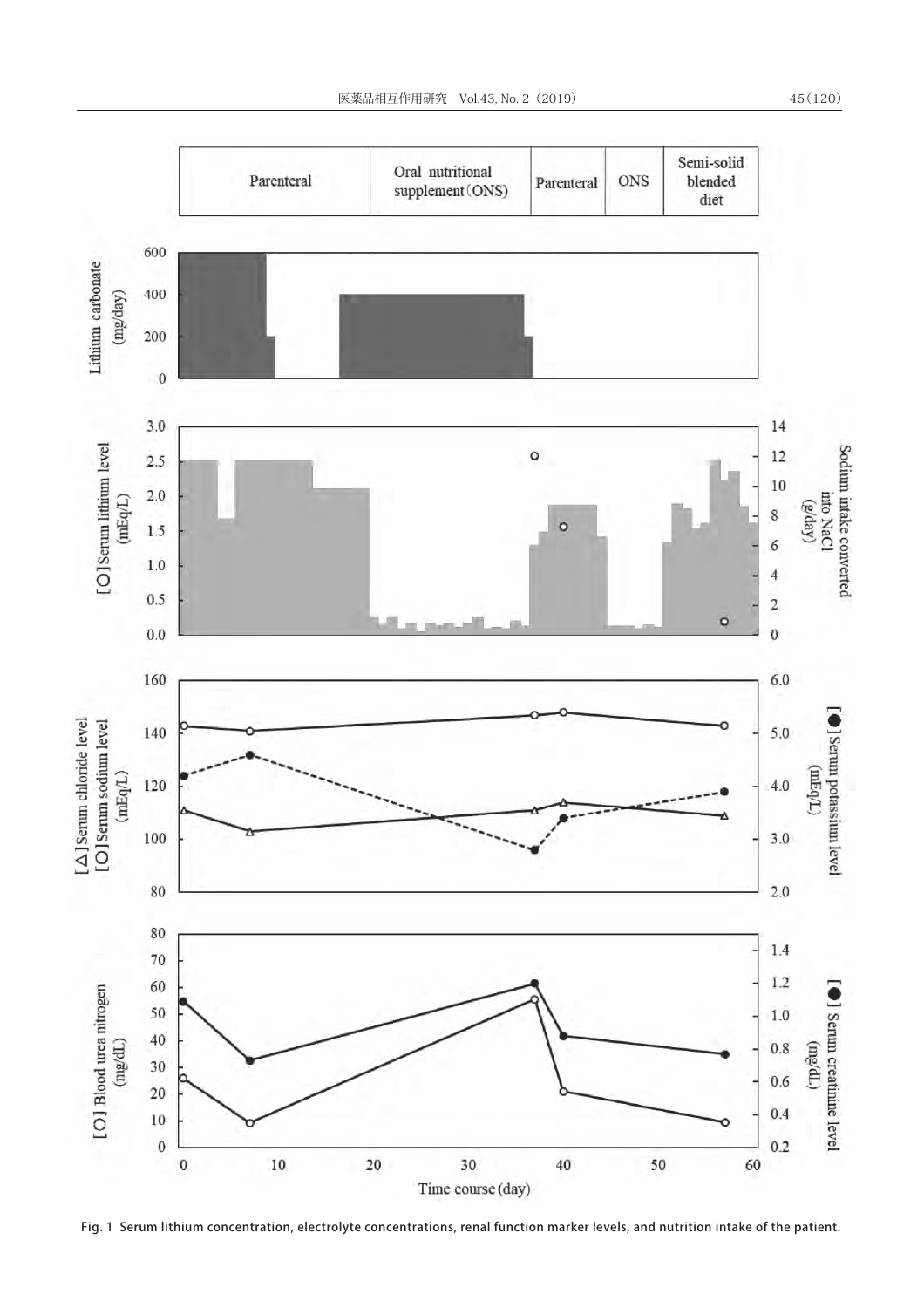resulting in a prompt decrease in the serum lithium concentration. However, the patient voluntarily refused parenteral nutrition and subsequently resumed enteral nutrition. Again, the patient's refusal to eat caused a decrease in sodium chloride intake, leading to the persistence of high serum lithium concentration.

The Japanese dietary reference  $6$  specifies that in men aged 70 years or older, the average required sodium intake is 1.5 g/day from sodium chloride and less than 7.0 g/day from sodium chloride equivalents. On the other hand, the sodium intake of this patient was 0.4-1.2 g/day, which is below the average requirement. Although the sodium intake was decreased due to the refusal to eat and drink, the serum sodium concentration did not markedly change and remained within the reference range. However, a study was conducted to investigate the association between the amount of urinary sodium excretion and lithium clearance following the gradual reduction of the normal dietary intake of sodium chloride<sup> $7$ </sup>. The results showed that along with a decrease in urinary sodium excretion, lithium clearance decreased. Similarly, in this patient, the decrease in sodium intake, which was caused by his refusal to eat and drink, led to the increased reabsorption of sodium ion in the renal tubule, relatively increased reabsorption of lithium ion, and decreased lithium clearance, which resulted in the increased serum lithium concentration.

Another cause of the increased serum lithium concentration was renal impairment due to dehydration, which resulted from the voluntary refusal to drink water. Although the urine volume was not measured, the voiding frequency was low at 1-4 times/day (2.2 times on average) and the excretion of concentrated urine was noted. Because the patient's body weight remained at approximately 55 kg, the increased serum lithium concentration was considered to be caused by the deterioration of renal function due to dehydration.

Lithium carbonate requires the most careful dosing for patients with deterioration of renal function. Dose reduction is unnecessary when the patient shows creatinine clearance (CCr) of over 50 mL/min. However, it is necessary to reduce the dose by 30-50 % when the patient's CCr is 10-50

mL/min, and by 50-75 % when the CCr is below 10  $mL/min$ <sup>5)</sup>. In the current study, as calculated using the Cockcroft-Gault (CG) formula, the patient's CCr was 53.2-72.8 mL/min, showing a mild to moderate renal function deterioration. Thus, the dose of lithium carbonate need not be reduced. However, when the patient's serum lithium concentration was elevated, his CCr was 40.5 mL/min, showing the lowest level of renal function.

The patient was a thin, aged man with a serum creatinine level less than 0.6 mg/dL and declined muscle mass. This serum creatinine value was used to calculate the CCr using the CG formula, which resulted in a CCr value of 88.6 mL/min. In consideration of the patient's highly impaired renal function, the serum lithium concentration was measured and the dose of lithium carbonate was carefully selected. Furthermore, the estimated glomerular filtration rate without correction for body surface area was 51.1-76.3 mL/min, showing a mild to moderate decline in renal function. During the period of increased serum lithium concentration, the estimated glomerular filtration rate was 42.6 mL/min, representing the lowest level of renal function. On the basis of the CCr and glomerular filtration rate, the decreased lithium clearance due to the impaired renal function was considered as one of the causes of the increased serum lithium concentration.

Additionally, we assessed the association between a concomitant drug and the increased concentration of serum lithium in this patient. Valsartan, an angiotensin II-receptor antagonist, was administered at 40 mg/day and did not affect serum lithium concentration. Oral administration of valsartan (40 mg/day) was started on day -268 and continuously administered since then, with no discontinuations. Previous reports have shown that the co-administration of angiotensin II receptor antagonists and lithium carbonate increased serum lithium concentration from  $36\%$  to  $75\%$ <sup>8), 9)</sup>. Therefore, it is believed that serum lithium concentration should be measured approximately once per week until 1 month after the co-administration was started. Seven days before valsartan was administered in the present case, the serum lithium concentration was 0.61 mEq/L and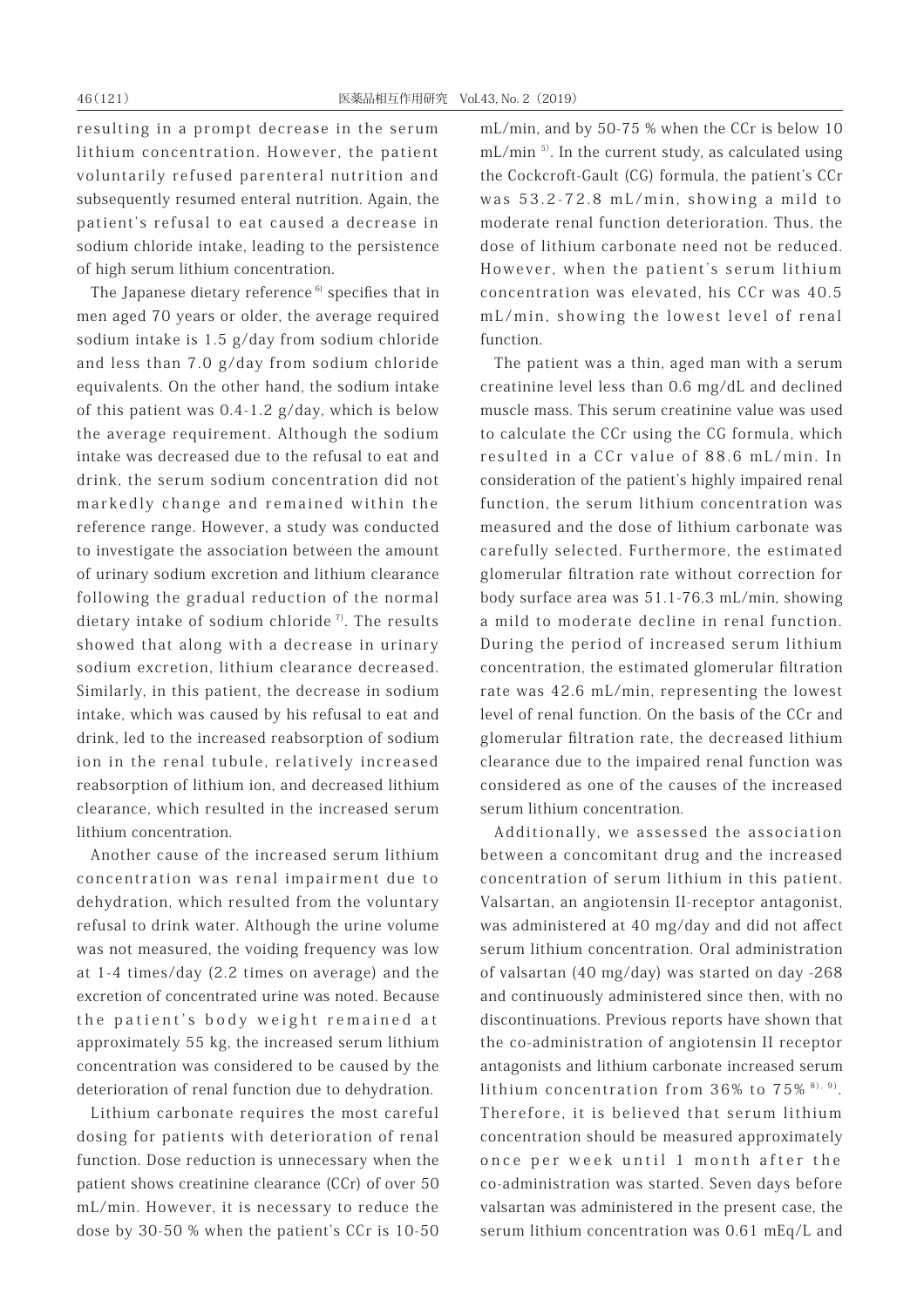the serum sodium concentration was 135 mEq/L. The serum lithium concentration 7 days after valsartan administration was started was 0.65 mEq/L; 1 month later, it was 0.63 mEq/L. It increased from 3% to 7%, but large variations were not observed. The serum sodium concentration was 137 mEq/L 1 month after valsartan administration. Thus, in this patient, the increased serum lithium concentration was not attributed to the concomitant drug. Symptoms of lithium toxicity have also been shown to occur from between 3 and 5 weeks after starting co-administration of angiotensin II receptor antagonists and lithium carbonate 8). In the present case, lithium carbonate and valsartan were co-administered continuously for 298 days; and despite careful monitoring of the status of the patient, lithium toxicity symptoms did not occur.

As shown above, in this patient, the lithium clearance was reduced due to the moderately impaired renal function. The lithium clearance reduction was also caused by renal impairment due to dehydration and by the decreased sodium chloride intake. All these were considered results of the increased serum lithium concentration. It was shown that lithium-ion has a similar behavior to and is largely affected by sodium ion  $10)$ ,  $11)$ . Therefore, it is important to control sodium ion concentration in the body by adjusting the salt content in the diet or in the infusion. Particularly in the cases where the dose of lithium carbonate should be reduced due to renal function deterioration, sodium intake needs to be managed more carefully.

In cases where serum lithium concentration elevates due to the refusal to eat and drink, sufficient sodium chloride intake should be maintained via parenteral nutrition; otherwise, the patient's serum lithium concentration will remain high. In addition, parenteral nutrition should be continued until a sufficiently low serum lithium concentration has been confirmed, at which point the patient should switch to enteral nutrition. After the switch to enteral nutrition, there is a possibility of another increase in serum lithium concentration due to the patient's refusal to eat and drink. Therefore, the patient's blood should be frequently measured for lithium concentration.

#### Ethical considerations

We obtained approval for the planning of this case study from the clinical research ethics committee of Hospital Bando.

## Conflict of interest

The authors declare no conflict interest.

## References

- 1)Ohno Y, Hisaka A, Yamada M, Yamamoto T, Suzuki H:Theory and practice of tailoring pharmacotherapy in patients with kidney disease. Jpn. J. Nephrol. Pharmacother., 1(3), 119-130, 2012.
- 2)Sasaki M : Types and features of enteral formula. J. Jpn. Soc. Parenteral. Enteral. Nutrition., 27(2), 637-642, 2012.
- 3)Goto H, Tomita T, Doki S, Nakanishi R, Kojima C, Yoneshima M, Yoshida T, Tanaka K, Kohda Y : Elevated serum lithium concentration due to switch from parenteral nutrition alone to parenteral with enteral nutrition. Yakugaku Zasshi., 135(4), 643-646, 2015.
- 4)Tomita T, Goto H, Sumiya K, Yoshida T, Tanaka K, Kohda Y : Stabilization of the serum lithium concentration by regulation of sodium chloride intake: case report. Yakugaku Zasshi., 136(3), 517-521, 2016.
- 5)Michael E. Burton, Leslie M. Shaw, Jerome J. Schentag, William E. Evans : "Applied Pharmacokinetics & Pharmacodynamics: Principles of Therapeutic Drug Monitoring" 4th ed, Lippincott Williams & Wilkins, Pennsylvania, 2006, pp. 803.
- 6)Ministry of Health, Labour, and Welfare. "Nihonjin-no-Shokuji-Sesshu-Kijun (2015)": (http://www.mhlw.go.jp/file/05-Shingikai-10901 000-Kenkoukyoku-Soumuka/0000114399.pdf), cited 16 November, 2018.
- 7)Thomsen K, Schou M : Renal lithium excretion in man. Am. J. Physiol., 215(4), 823-827, 1968.
- 8)Finley PR, O'Brien JG, Coleman RW : Lithium and angiotensin-converting enzyme inhibitors: evaluation of a potential interaction. J Clin Psychopharmacol., 16(1), 68-71, 1996.
- 9)Leung M, Remick RA : Potential drug interaction between lithium and valsartan. J Clin Psychopharmacol., 20(3), 392-393, 2000.